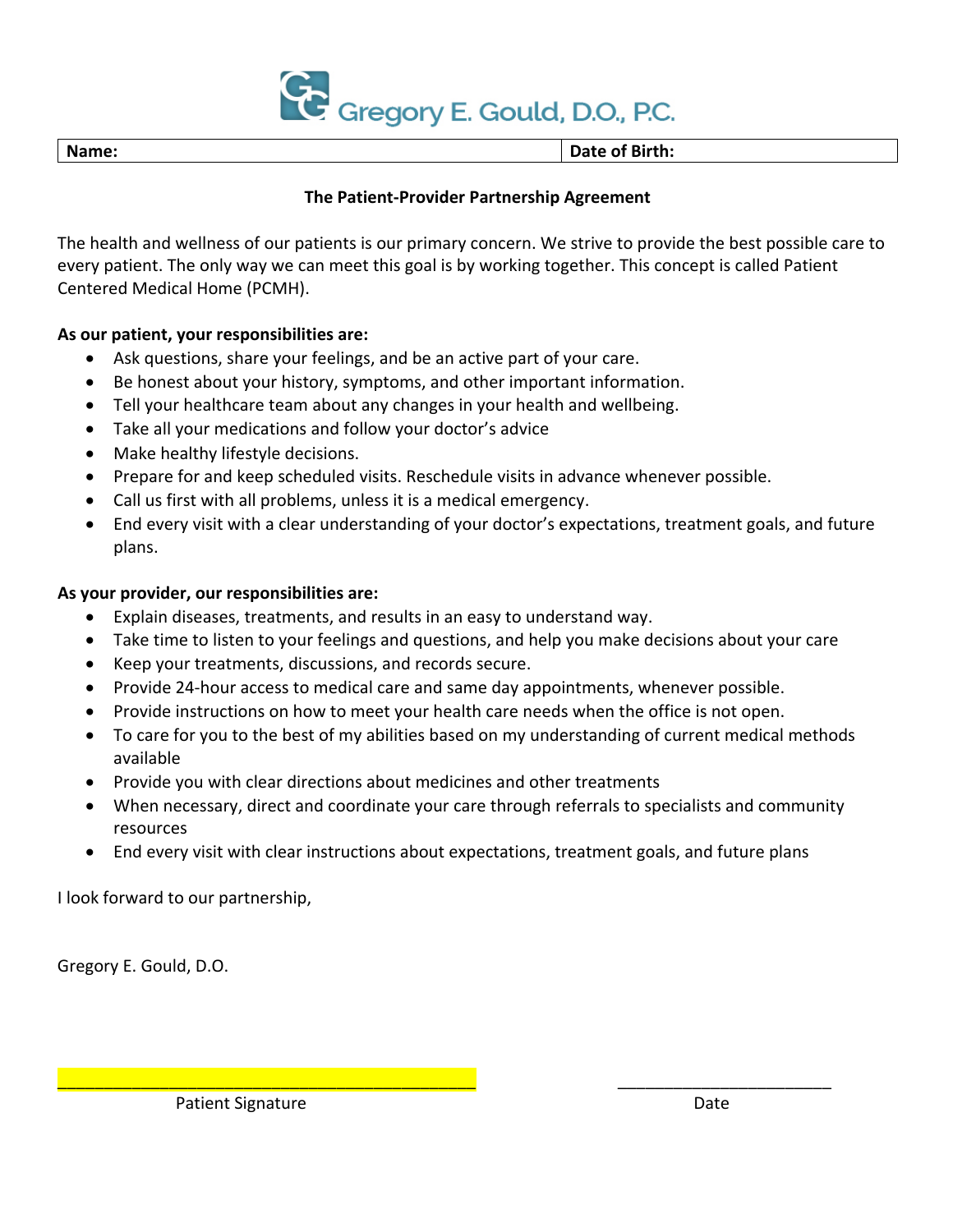

Patient Demographic Information

| May we leave messages? On (Y/N) Cell Phone ___________Work Phone _______________Home Phone_______________ |                                                                                                                               |              |                                                                                                                                                                                                                                |  |
|-----------------------------------------------------------------------------------------------------------|-------------------------------------------------------------------------------------------------------------------------------|--------------|--------------------------------------------------------------------------------------------------------------------------------------------------------------------------------------------------------------------------------|--|
|                                                                                                           |                                                                                                                               |              |                                                                                                                                                                                                                                |  |
|                                                                                                           |                                                                                                                               |              |                                                                                                                                                                                                                                |  |
|                                                                                                           | *Preferred Language ___________________________ *Race/Ethnicity_________________(If you decline to declare, write "Decline".) |              |                                                                                                                                                                                                                                |  |
|                                                                                                           |                                                                                                                               |              |                                                                                                                                                                                                                                |  |
| <b>Relationship</b> between the patient listed above and the primary insurance holder?                    |                                                                                                                               |              |                                                                                                                                                                                                                                |  |
|                                                                                                           |                                                                                                                               |              |                                                                                                                                                                                                                                |  |
|                                                                                                           |                                                                                                                               |              |                                                                                                                                                                                                                                |  |
|                                                                                                           |                                                                                                                               |              |                                                                                                                                                                                                                                |  |
|                                                                                                           |                                                                                                                               |              |                                                                                                                                                                                                                                |  |
|                                                                                                           |                                                                                                                               |              |                                                                                                                                                                                                                                |  |
| <b>Insurance Information</b>                                                                              |                                                                                                                               |              |                                                                                                                                                                                                                                |  |
|                                                                                                           |                                                                                                                               |              | Subscriber Name and the state of the state of the state of the state of the state of the state of the state of the state of the state of the state of the state of the state of the state of the state of the state of the sta |  |
| Insurance Contract Number                                                                                 |                                                                                                                               | Group Number | <b>Effective Date</b>                                                                                                                                                                                                          |  |

#### **Financial Responsibility Statement**

This information is accurate and true to the best of my knowledge. I acknowledge and accept responsibility for payment of services rendered, including reasonable attorney's fees and costs of collection in the event of default. I understand that co-payment, deductibles, and patient balances are due at the time of service. If I do not pay at the time of service I will be charged a \$5.00 account maintenance fee. I further understand that if a payment becomes 120 days past due, delinquency at the lesser of the annual rate of 26%, or the maximum allowable rate will be due on delinquent amounts from the date the payment was due. Any debt that is over 365 days overdue will be charged a 50% collection agency fee which will be required to be paid by the owing patient.

\_\_\_\_\_\_\_\_\_\_\_\_\_\_\_\_\_\_\_\_\_\_\_\_\_\_\_\_\_\_\_\_\_\_\_\_\_\_\_\_\_\_\_\_\_ \_\_\_\_\_\_\_\_\_\_\_\_\_\_\_\_\_\_\_\_\_\_\_

## Patient Signature Date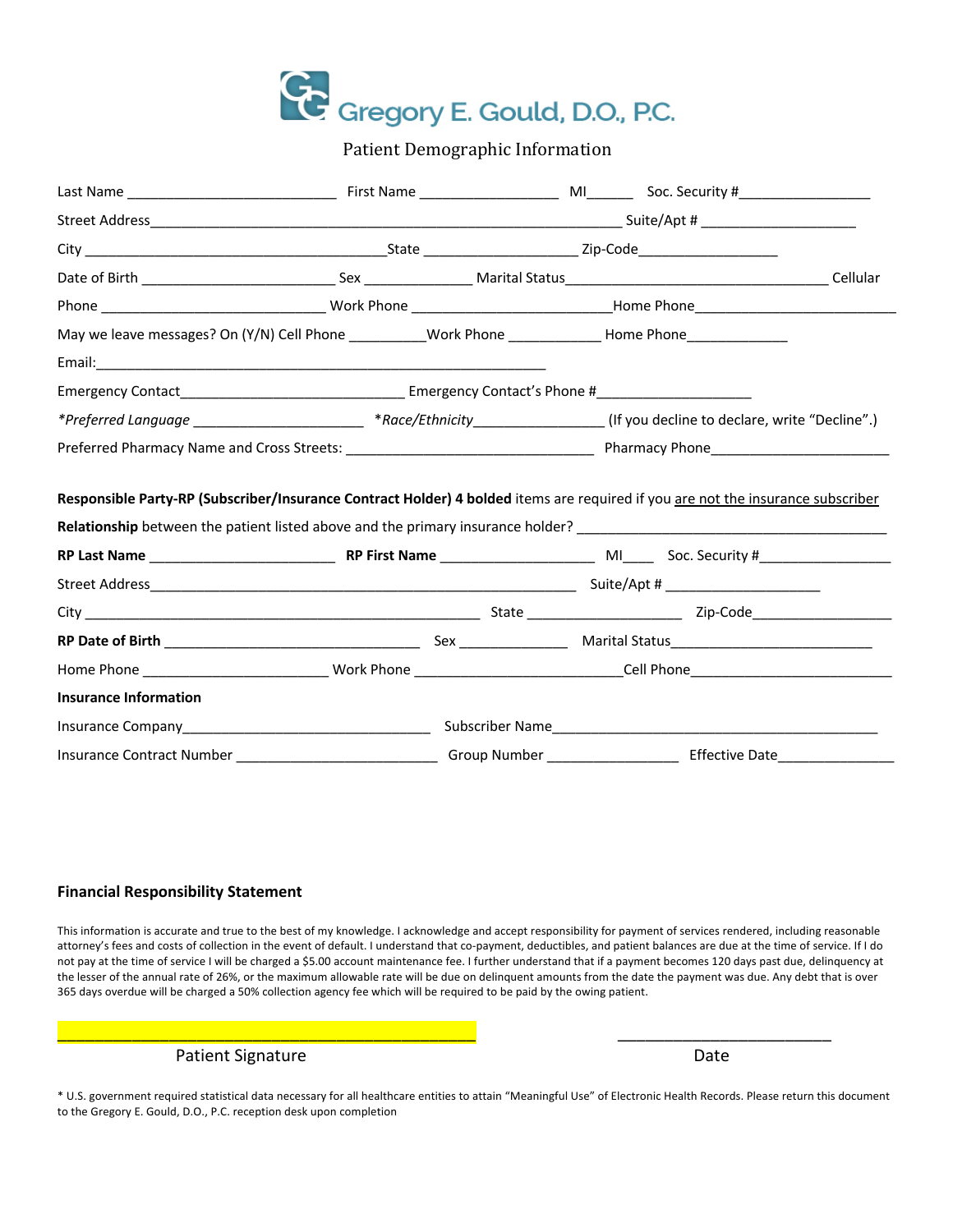

### **HIPAA Compliant Medical Information Sharing Authorization Form**

### **Protected Health Information Sharing Designation**

I, \_\_\_\_\_\_\_\_\_\_\_\_\_\_\_\_\_\_\_\_\_\_\_\_\_\_\_\_\_\_\_\_\_\_\_\_\_\_\_\_\_\_\_, grant permission for the person whose name is printed below to receive information regarding my medical care from the Gregory E. Gould, D.O., P.C. without additional authorization, and outside of my presence. By providing a name below and signing this form, I understand that the individual named below will have access to my medical records without additional consent unless and until consent is explicitly revoked in writing.

If no name is indicated above, then no layperson will have access to any information contained in my health record from Gregory E. Gould, D.O., P.C.

| Spouse:                                      | Relative: | Other: |
|----------------------------------------------|-----------|--------|
| <b>Protected Health Information Messages</b> |           |        |

I **authorize** \_\_\_\_\_\_\_\_\_\_ /**prohibit** \_\_\_\_\_\_\_\_\_ the communication of detailed health information by the staff of Gregory E. Gould, D.O., P.C. in the form of voice-mail or answering-machine messages at my contact telephone number.

| <b>Patient Signature</b> | Date |
|--------------------------|------|
| Print Name of Signatory  |      |
| Witnessed Date           |      |

\* U.S. government required statistical data necessary for all healthcare entities to attain "Meaningful Use" of Electronic Health Records. Please return this document to the Gregory E. Gould, D.O., P.C. reception desk upon completion

## **HIPAA Form E Notice and Acknowledgement**

I acknowledge that I have reviewed the Gregory E. Gould, D.O., P.C. Notice of Privacy Practices or that I have waived the right to read the Gregory E. Gould, D.O., P.C.'s Notice of Privacy Practices document.

Patient Signature Date

\_\_\_\_\_\_\_\_\_\_\_\_\_\_\_\_\_\_\_\_\_\_\_\_\_\_\_\_\_\_\_\_\_\_\_\_\_\_\_\_\_\_\_\_\_ \_\_\_\_\_\_\_\_\_\_\_\_\_\_\_\_\_\_\_\_\_\_\_

Print Name of Signatory **Example 20** and the set of Signatory

If Signatory Not Patient, Please Indicate Relationship to Patient \_\_\_\_\_\_\_\_\_\_\_\_\_\_\_\_\_\_\_\_\_\_\_\_\_\_\_\_\_\_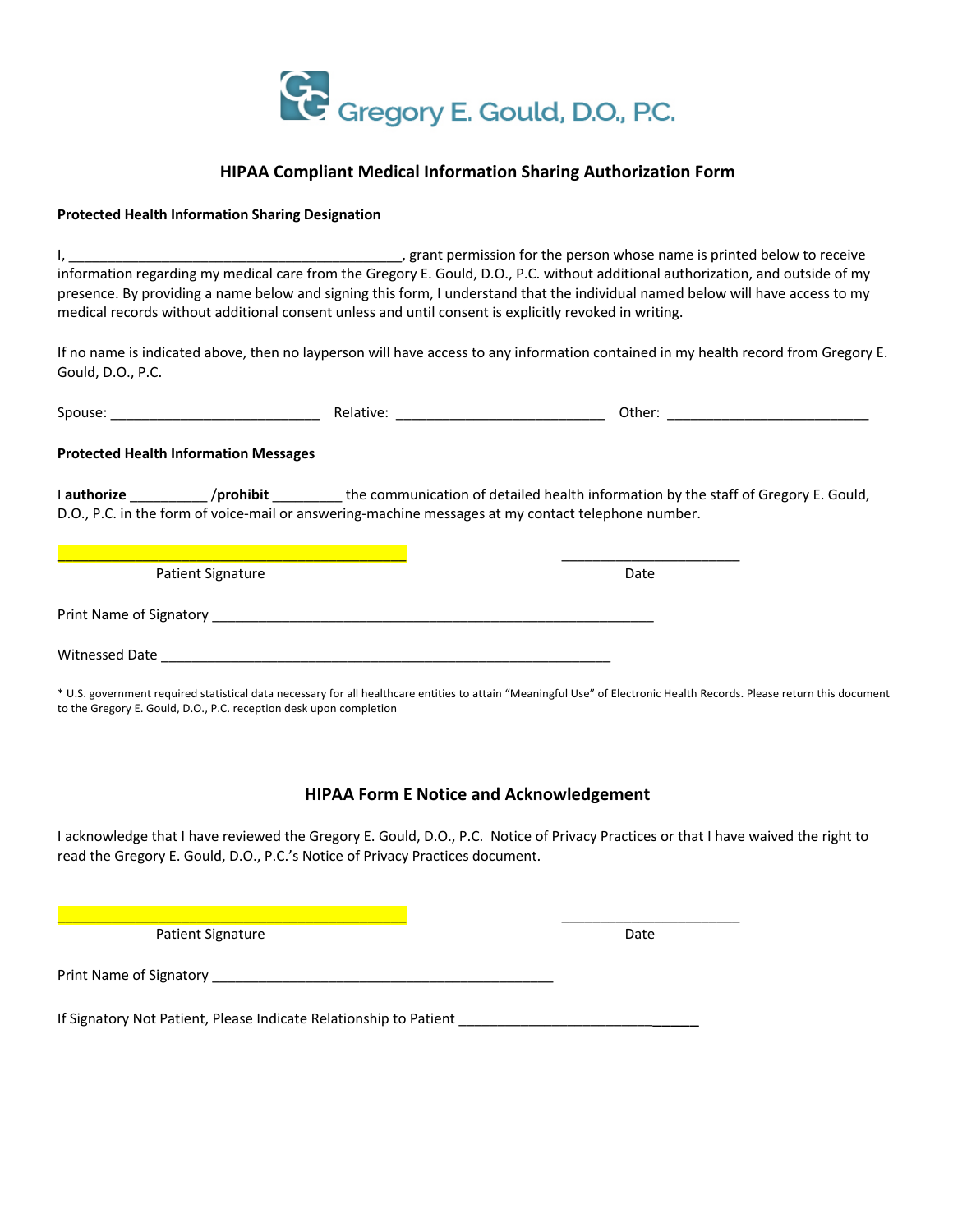

### **Office Policies**

We at Gregory E. Gould, D.O., P.C. appreciate you greatly as our patient and strive to accomplish wonderful results and the optimum of health for you as well as the other members of our patient community. We believe we provide our patients with the utmost professionalism and excellence of service. Our commitment to your well-being and health is something everyone in our office takes quite seriously. Furthermore, we embrace that commitment equally for all of our patients.

Similarly, your commitment to the healthcare process is required. We require your commitment to maintain the highest standards of healthcare on your behalf and on behalf of all of Gregory E. Gould, D.O., P.C.'s patients. Appointments with our doctors are our primary means to provide our patients healthcare. An appointment that is not utilized because it is not cancelled or rescheduled is a missed opportunity to provide care for another patient. For optimal care for all of our patients, it is imperative that appointments are kept when scheduled or cancelled in a timely manner. Therefore, in order to reinforce a practice of appointment cancellation and/or rescheduling, our practice has instituted a Missed Appointment Policy in which we must enlist your participation. We hope that this policy is understood by our patients as a means to ensure that every appointment is treated as important and valuable.

1) We expect you to keep all your appointments. Write down the time of your visits. With the exception of serious emergencies it is expected that you keep all your appointments.

2) If you need to re-schedule an appointment we require a minimum **24 hours notice**. In such a case, please call our office at (586)372-3500 and arrange for a make-up appointment with one of our Front Desk Receptionists. The appointment should be rescheduled for the same week, preferably the very next day if possible.

3) In an instance of a cancellation without 24 hours notice or no-show to a scheduled appointment, we reserve the right to charge you a fee \$50.00 or all appointment types with exception of physical, in which case the fee will be \$75.00

4) In instances of repeated non-compliance with your scheduled visits, we also reserve the right to discontinue care due to non-compliance with our treatment plans.

Photographs may be used in your chart and become part of your medical record.

Portions of the office and parking lot are under video surveillance.

Individuals requiring controlled substances will have urinalysis or blood drug screening for other prescribed or non-prescribed substances. This may be repeated on a random basis or at the discretion of the healthcare provider. Certain controlled substances require monthly visits in the office. This may be of direct cost to you the patient.

Any outstanding balances are expected to be prior to future or upcoming appointments.

I understand and agree to adhere to the Gregory E. Gould, D.O., P.C. office policy.

Patient Signature Date Date

\* U.S. government required statistical data necessary for all healthcare entities to attain "Meaningful Use" of Electronic Health Records. Please return this document to the Gregory E. Gould, D.O., P.C. reception desk upon completion

\_\_\_\_\_\_\_\_\_\_\_\_\_\_\_\_\_\_\_\_\_\_\_\_\_\_\_\_\_\_\_\_\_\_\_\_\_\_\_\_\_\_\_\_\_ \_\_\_\_\_\_\_\_\_\_\_\_\_\_\_\_\_\_\_\_\_\_\_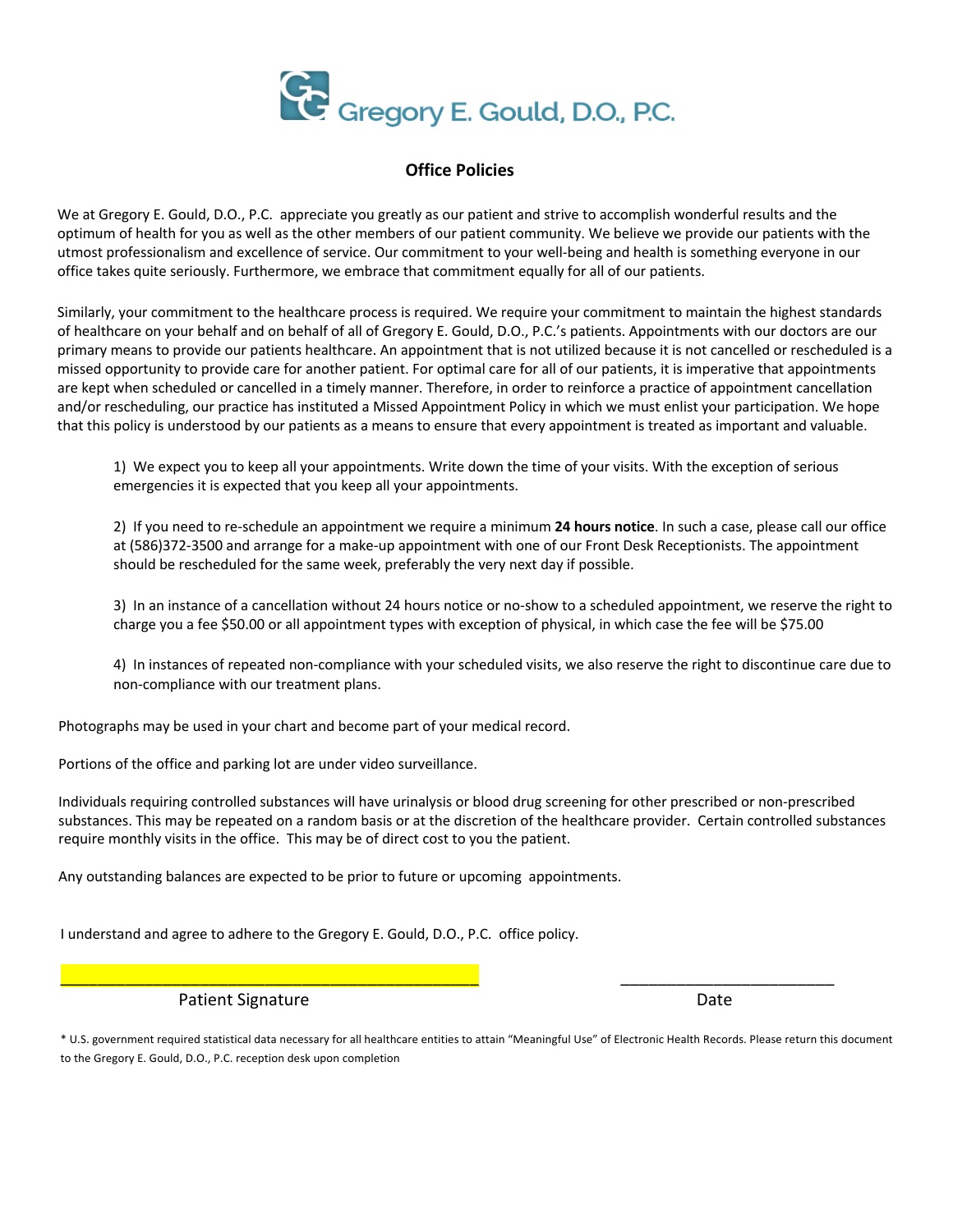

### **Insurance and Authorization Information**

I consent to any medical, diagnostic, therapeutic, or minor surgical procedure rendered to the patient under the supervision of the physicians. I hereby recognize the practice of medicine and surgery is not an exact science and I acknowledge that no one has made any representation, guarantee, or warranty to me regarding the results to be achieved by any treatments or examination that I (or the patient) will receive as a result of services. I authorize release of my patient records, including alcohol and drug abuse records protected under the regulations of code 42 of federal regulations, part 2 if any; psychological services, if any; social services records, if any, to my insurance company(s) for the purpose of payment of bills to my health care provider for continuity of care. I authorize and request my insurance company to pay directly to the provider the amount due for medical care. In addition, I understand that I will be responsible for any amounts that are not covered by insurance.

I understand that if any employee or physician of Gregory E. Gould, D.O., P.C., sustain a subcutaneous (through the skin), mucous membrane (through the mouth or eye), or open wound exposure to my blood or other bodily fluids, I may be tested for the Human Immunodeficiency Virus (HIV) which causes Acquired Immune Deficiency Syndrome (AIDS).

# **I hereby certify that the contents of this form are understood by me. Paragraphs or lines that I choose not to pertain to me, if any, were stricken and initialed by me, before I signed:**

I attest that the information that I have provided on this form is complete to the best of my knowledge.

Patient Name (Please Print):\_\_\_\_\_\_\_\_\_\_\_\_\_\_\_\_\_\_\_\_\_\_\_\_\_\_\_\_\_\_\_\_\_\_\_\_\_\_\_\_\_\_\_\_\_\_\_\_\_\_\_\_\_\_\_\_\_\_\_\_\_\_\_

Patient Signature:\_\_\_\_\_\_\_\_\_\_\_\_\_\_\_\_\_\_\_\_\_\_\_\_\_\_\_\_\_\_\_\_\_\_\_\_\_\_\_\_\_\_\_\_\_\_\_\_\_\_\_\_\_\_\_\_\_\_\_\_\_\_\_\_\_\_\_\_\_\_\_

Responsible Party Name (where appropriate):\_\_\_\_\_\_\_\_\_\_\_\_\_\_\_\_\_\_\_\_\_\_\_\_\_\_\_\_\_\_\_\_\_\_\_\_\_\_\_\_\_\_\_\_\_\_\_\_\_

Responsible Party Signature:\_\_\_\_\_\_\_\_\_\_\_\_\_\_\_\_\_\_\_\_\_\_\_\_\_\_\_\_\_\_\_\_\_\_\_\_\_\_\_\_\_\_\_\_\_\_\_\_\_\_\_\_\_\_\_\_\_\_\_\_\_\_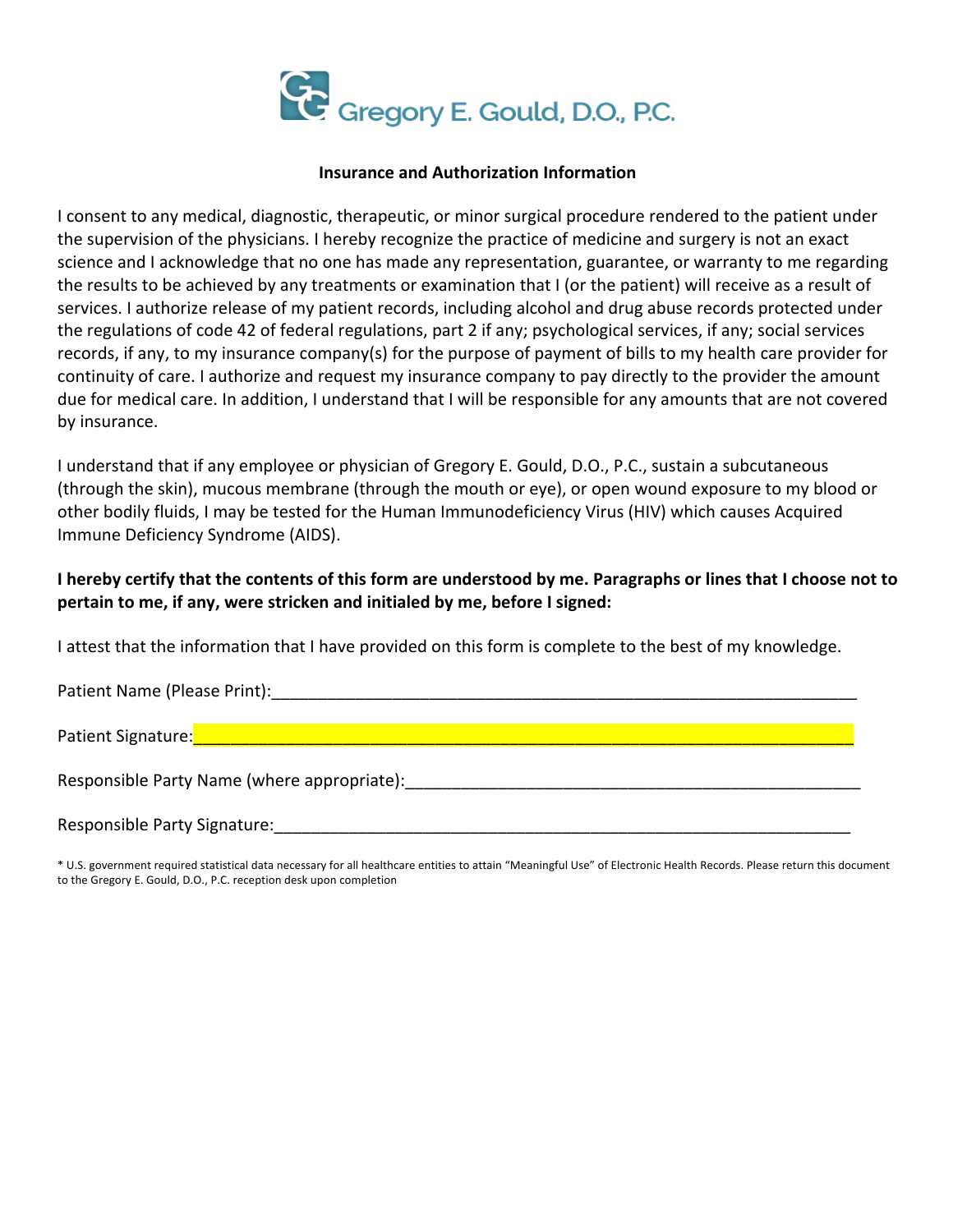

### **Agreement of Responsibility**

I understand that professional services are rendered to the patient and the patient is responsible for charges incurred for these services. Payment for annual deductibles and co-insurance may be collected at the time of services. I understand that I am responsible for charges not covered by my insurance company.

#### **Consent to Treat:**

I voluntarily consent to such care and treatment as prescribed by the physician as is necessary in her/his judgement.

### **Release of Information / Assignment of Benefits:**

I authorize use of this form on all my insurance submissions and authorize release of information needed to process a claim to all my insurance companies. I permit a copy of this authorization to be used in place of the original. I authorize the provider to act as my agent in helping me obtain payment from my insurance companies. I understand the provider does not accept responsibility for collecting my insurance claims or for negotiating a settlement on disputed claims. I assign all rights and claims for reimbursement of expenses allowable under my insurance plan and authorize payment directly to the provider for services rendered. I understand I will receive a monthly statement for any balance due by me. I hereby authorize Gregory E. Gould, D.O., P.C., its agents, employees and affiliates to have access to my complete medical records for the purpose of performing its management functions as they deem necessary.

### **Medicare Authorization**

I request payment of authorized Medicare benefits be made on my behalf to Gregory E. Gould, D.O., P.C., for any services furnished to me by that physician/supplier. I authorize the holder of the medical information about me to release to Medicare and its agents any information needed to determine these benefits or the benefits payable to related services. I understand that my signature requests that payment be made and authorizes release of medical information necessary to pay the claim. If "other health insurance" is indicated in item 9 of the HCFA-1500 form, or elsewhere on other approved claim forms or electronically submitted claims, my signature authorizes release of the information to the insurer to the agency shown. In Medicare assigned cases, the physician or supplier agrees to accept the charge determination of the Medicare carrier as the full charge and the patient is responsible only for the deductible, co- insurance and the uncovered services. Co-insurance and the deductible are based upon the charge determination of the Medicare carrier.

### **Medigap Authorization**

A Medigap Authorization is to be filled out if you have a Medigap insurance policy for which you wish to assign benefits. A Medigap or Medical Supplemental policy is a health insurance policy or other health plan offered by a private company to those entitled to Medicare benefits. It is designed to pay certain costs that Medicare does not pay. By law this excludes a policy or plan offered by an employer to employees or former employees, as well as a policy or plan offered by a labor organization to members or former members.

This agreement is in effect until revoked in writing by the patient / legal guardian.

| Name:                                 | Date: |  |
|---------------------------------------|-------|--|
|                                       |       |  |
| Signature (Patient / Legal Guardian): |       |  |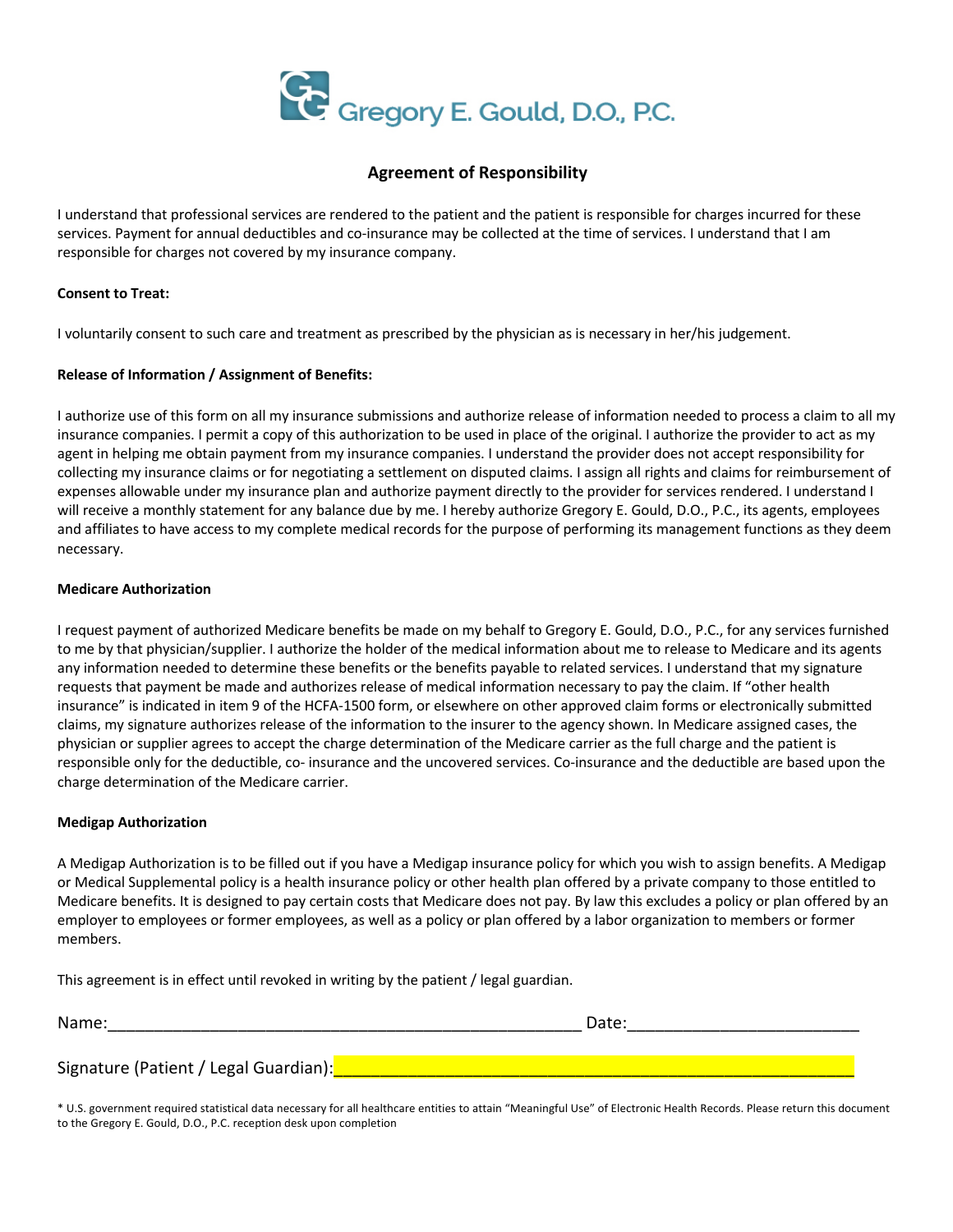

## **Current Medication List**

| Name:  | of Birth:<br>Date |
|--------|-------------------|
| ______ |                   |

**List all prescription and over-the-counter** (non-prescription) **medications** such as vitamins, Aspirin, Tylenol, and herbals (ex: Ginseng, Gingko Biloba, St. John's Wort) Include prescription meds taken as needed, (ex. Viagra, Nitroglycerin.)

| <b>Name of Medication</b> | <b>Dose of Medication</b> | <b>Frequency Taken</b> | Reason for Taking |
|---------------------------|---------------------------|------------------------|-------------------|
|                           |                           | (How Often)            |                   |
|                           |                           |                        |                   |
|                           |                           |                        |                   |
|                           |                           |                        |                   |
|                           |                           |                        |                   |
|                           |                           |                        |                   |
|                           |                           |                        |                   |
|                           |                           |                        |                   |
|                           |                           |                        |                   |
|                           |                           |                        |                   |
|                           |                           |                        |                   |
|                           |                           |                        |                   |
|                           |                           |                        |                   |
|                           |                           |                        |                   |
|                           |                           |                        |                   |

# **Allergies/Sensitivities**

| <b>Allergic to</b> | Reaction |
|--------------------|----------|
|                    |          |
|                    |          |
|                    |          |
|                    |          |
|                    |          |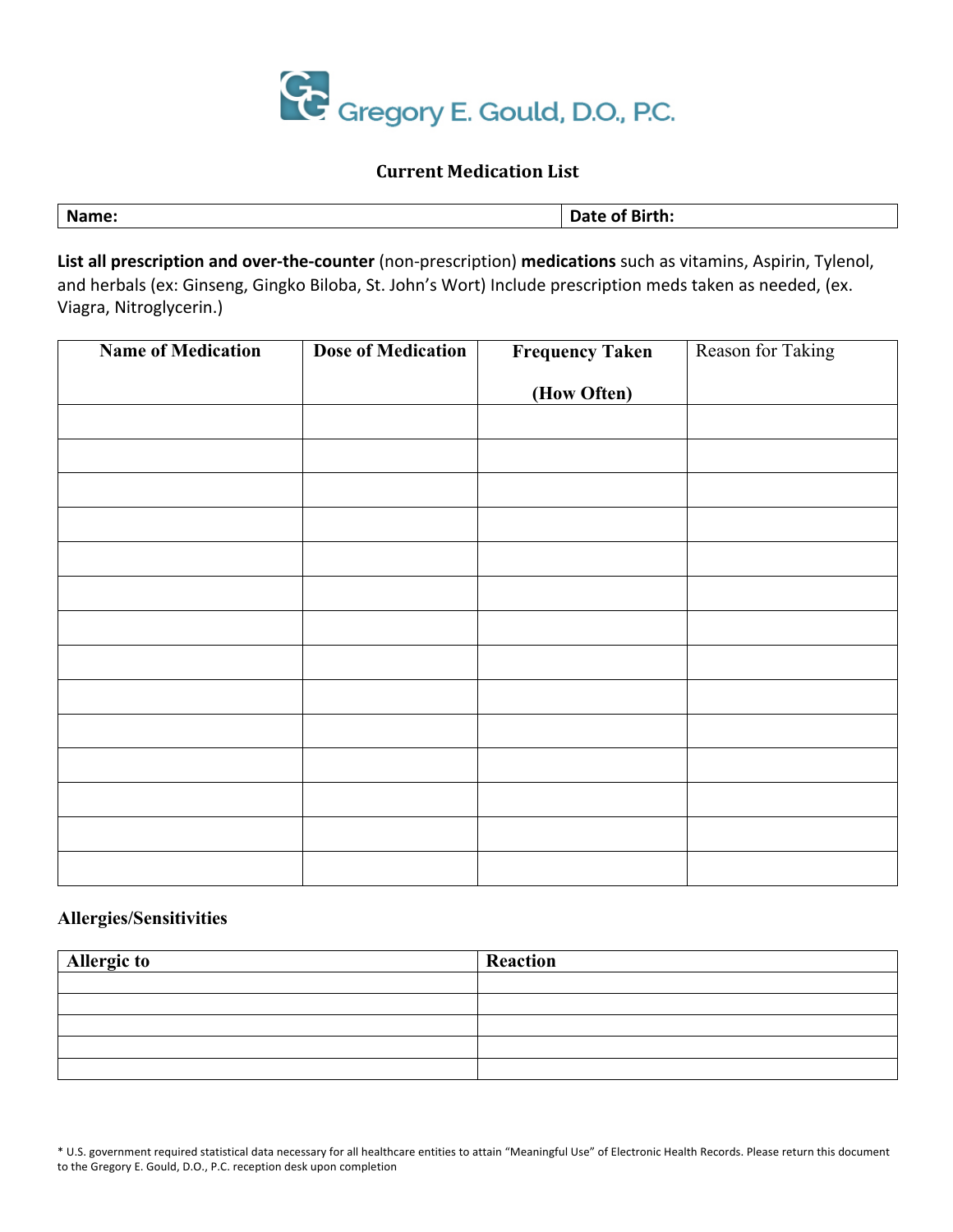

## **Patient Portal Form**

In order to provide you with the best possible care that we are able, we ask that you provide Gregory E. Gould, D.O., P.C. with your email so that we can send you a registration invitation for our patient portal. Why should you consider the patient portal?

## **WHAT IS IT?**

The patient portal is an online tool that provides anywhere, anytime access to your personal health records, and enables you to take a proactive role in managing your care.

## **WHY SHOULD PATIENTS USE IT?**

With the portal patients can:

- Review their medical records online in a safe, secure environment
- Communicate privately with physicians via secure messaging
- View test and lab results, read medical notes from their doctor
- Update health information (allergies, medications, conditions, etc.)
- Request Rx refills
- Request or change appointments
- Fill out and submit forms prior to appointments
- View and pay bills

Name (Print Legibly): \_\_\_\_\_\_\_\_\_\_\_\_\_\_\_\_\_\_\_\_\_\_\_\_\_\_\_\_\_\_\_\_\_\_\_\_\_ Date of Birth: \_\_\_\_\_\_\_\_\_\_\_\_\_\_\_\_\_\_\_

Email Address for Portal Access: \_\_\_\_\_\_\_\_\_\_\_\_\_\_\_\_\_\_\_\_\_\_\_\_\_\_\_\_\_\_\_\_\_\_\_

Relationship of individual being granted access (if not self): \_\_\_\_\_\_\_\_\_\_\_\_\_\_\_\_\_\_\_\_\_\_\_\_\_\_\_\_\_\_\_\_\_\_\_\_\_\_\_\_\_\_\_\_\_

(Initial)\_\_\_\_\_\_\_\_\_\_\_\_\_\_\_\_ I would like the patient portal invitation sent to me or another individual I grant access to.

(Initial)\_\_\_\_\_\_\_\_\_\_\_\_\_\_\_\_ I would **NOT** like the patient portal invitation sent to me.

(Initial)\_\_\_\_\_\_\_\_\_\_\_\_\_\_\_\_ I have already signed up with the patient portal.